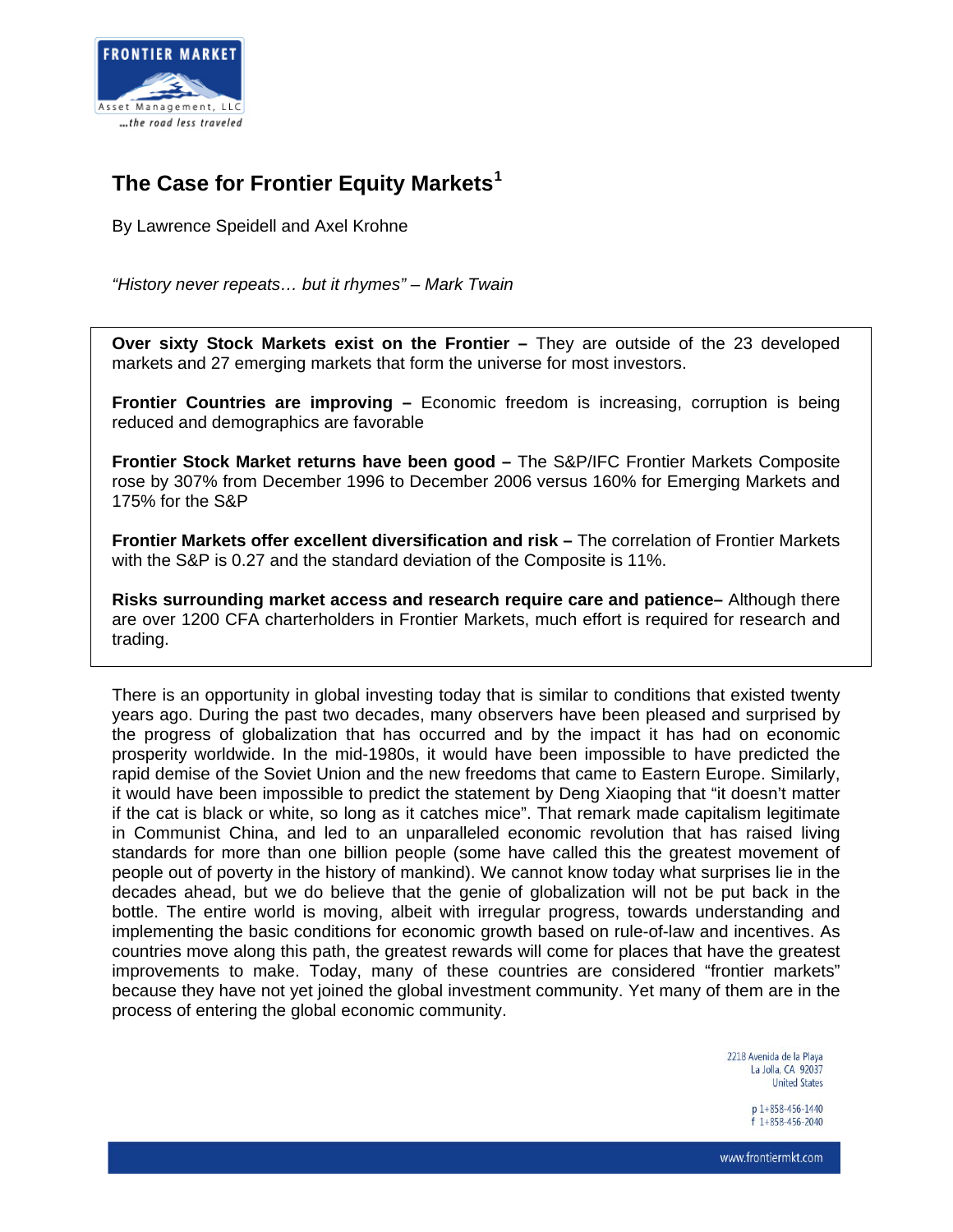# **The Frontier Marketplace**

There are more than 100 stock markets around the world in places that range from the wealthiest developed countries to some of the poorest. Throughout history, investors have had a bias towards keeping their money at home, but over the past thirty years modern portfolio theory and numerous academic studies have shown the benefits of diversification. Many U.S. investors first became aware of the potential of international opportunities in the 1970s, spurred on by the success of the Japanese stock market. By the mid-1980s, the investment world had expanded but was composed almost exclusively of the developed markets in North America, Europe and Japan. At that time, the International Finance Corporation, part of the World Bank, started to encourage interest in stock markets in the developing world by sponsoring the establishment of country funds to invest in markets in countries such as Malaysia, Thailand, Korea, and Brazil. In addition, Capital International Perspective (later part of Morgan Stanley) introduced emerging market indexes that served to further increase the visibility of stock markets in many less-developed countries. The term "emerging markets" gave them a positive connotation that remains with them today. Now, after 20 years of progress, it is hard to deny that many of the so-called emerging countries have, in fact, emerged.

Other countries are now becoming integrated into the global economy as well, and yet they have not become large or wealthy enough for their stock markets to be included in the current emerging market universe. Still, these "Frontier Markets" are developing in ways that deserve international attention. They are in countries spread throughout Asia, Europe, the Middle East, Africa and Latin America which, while small individually, present a growing potential for production, consumption and investment. As the existing emerging countries move up the development ladder, global production will gravitate toward countries that present opportunities for lower costs. As this occurs, these countries can progress along the path of a virtuous circle of higher employment, a rising middle class, increasing consumer demand and greater economic and political stability. Additionally, demographics favor these markets as their country populations are generally young, especially in Asia, the Middle East and Africa. Thus, they benefit on a relative basis from the aging of the developed world.

# **Exhibit 1**



Page 2 **Page 2** The Case for Frontier Equity Markets Frontier Market Asset Management, LLC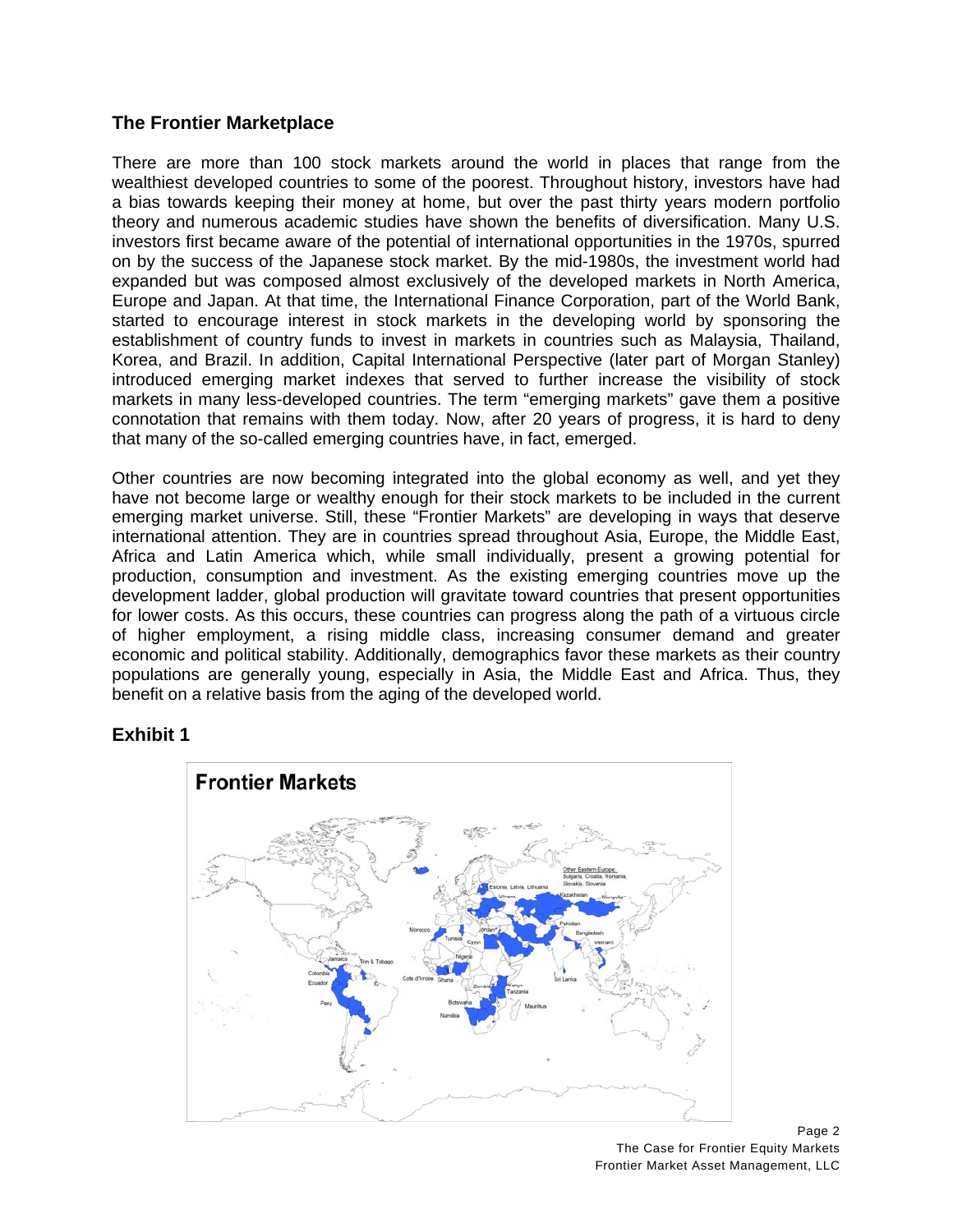Mktcap 2005 Today, roughly 60 stock markets can be considered Frontier Markets because they are outside the normal universe of global investors. These Frontier Markets range from tiny Uzbekistan with a \$4 million market capitalization to countries like Morocco and Pakistan with market capitalizations exceeding \$25 billion, and they have a total market capitalization of more than \$500 billion.

|          | <b>World Bank</b> |  |
|----------|-------------------|--|
|          | $$$ mil $)$       |  |
| Europe   | \$135,648         |  |
| MidEast  | \$149,460         |  |
| Africa   | \$42,408          |  |
| Asia     | \$71,672          |  |
| Latin Am | \$128,188         |  |
|          | \$527,376         |  |

# **Exhibit 2**



#### **Frontier Markets Market Cap 2005**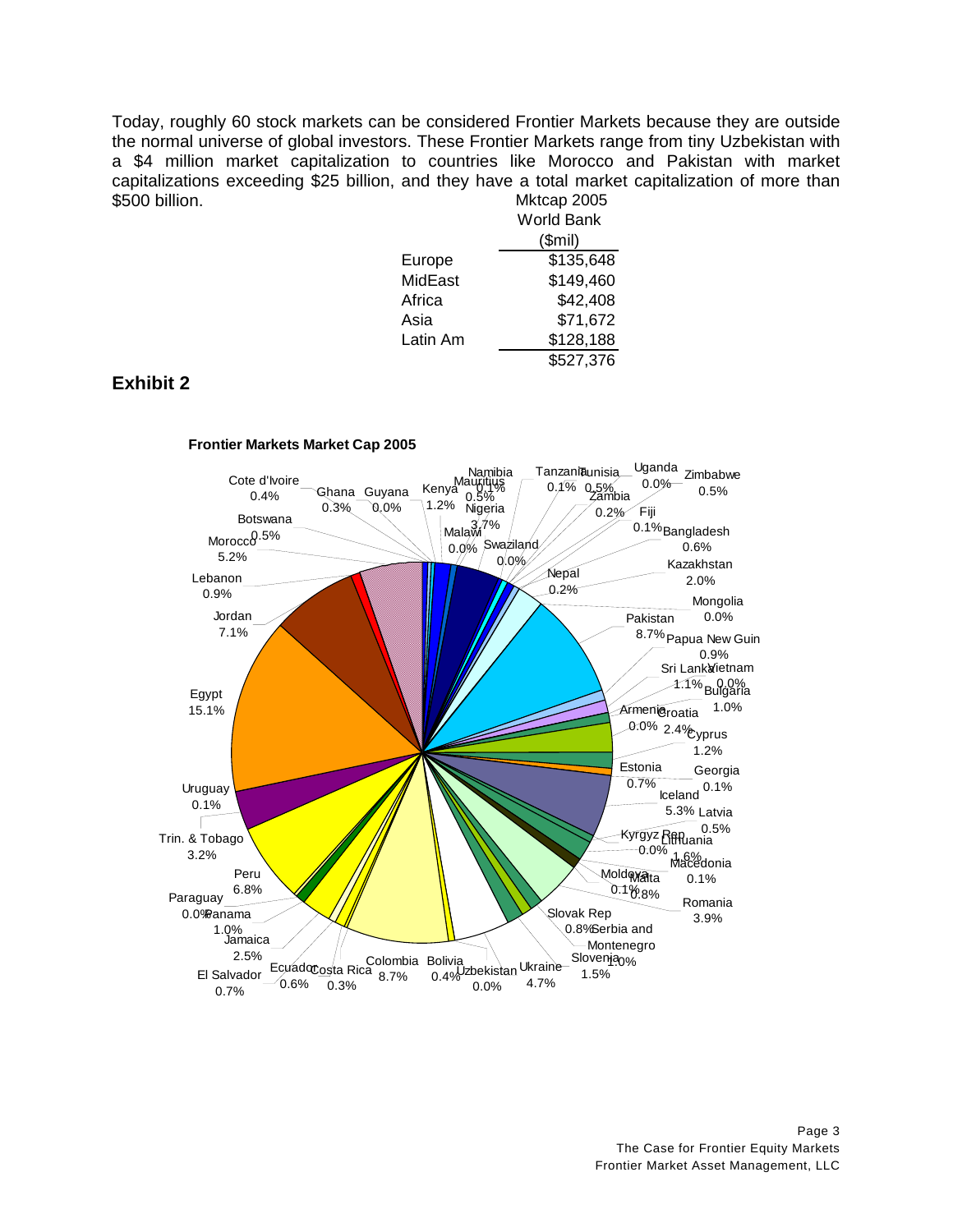# **The Economic Opportunity**

While world attention focuses on India, China and the other popular emerging markets, more than 1.2 billion people live in Frontier Market countries. Their incomes are generally low, with a 2005 median GDP per capita of \$1,377 (excluding the Mid-East). On the other hand, these countries have had average annual GDP growth from 2000 to 2005 of 4.3% compared with 2.6% for EAFE countries, 2.8% for the U.S. and 4.4% for emerging market countries. Frontier Markets had 15 out of the 20 fastest growing economies in terms of average annual GDP growth from 2000 through 2005. While investors are well aware of China's high growth, a 9.3% average, few know that Armenia and Kazakhstan grew faster: 11.2% and 10.2%, respectively. Among others showing excellent growth were Latvia, 8.1%, Ukraine, 7.4%, Vietnam, 7.4% and Tanzania, 6.6%.

This strong growth is underpinned by the young population of most frontier countries at a time when the developed world is aging rapidly. Currently, only 14% of Japanese and Italians are under age 15, whereas in Zambia 46% are under age 15, in Tanzania 43%, in Pakistan 39%, in Bangladesh 36% and in Peru 33%. The chart below compares countries on this basis, and illustrates that the young workers needed to produce goods for older consumers in developed countries must come from frontier and emerging countries. As these young people become productive workers, they will also become significant consumers themselves.



# **Exhibit 3**

Another point in favor of Frontier Markets is that their size tends to be leveraged on economic growth. For many years, the International Finance Corporation has produced a chart similar to Exhibit 4. It shows that the size of a country's stock market tends to be related to its level of GDP per capita. As economies make real progress measured by incomes, they tend to develop more sophisticated financial markets, including larger stock markets. As shown by the trend-line in the chart, a change in GDP/capita from \$1000 to \$5000 would imply a change in the stock market from 28% of GDP to 66%. Thus a five times increase in GDP per capita implies that the stock market capitalization should grow by more than 10 times.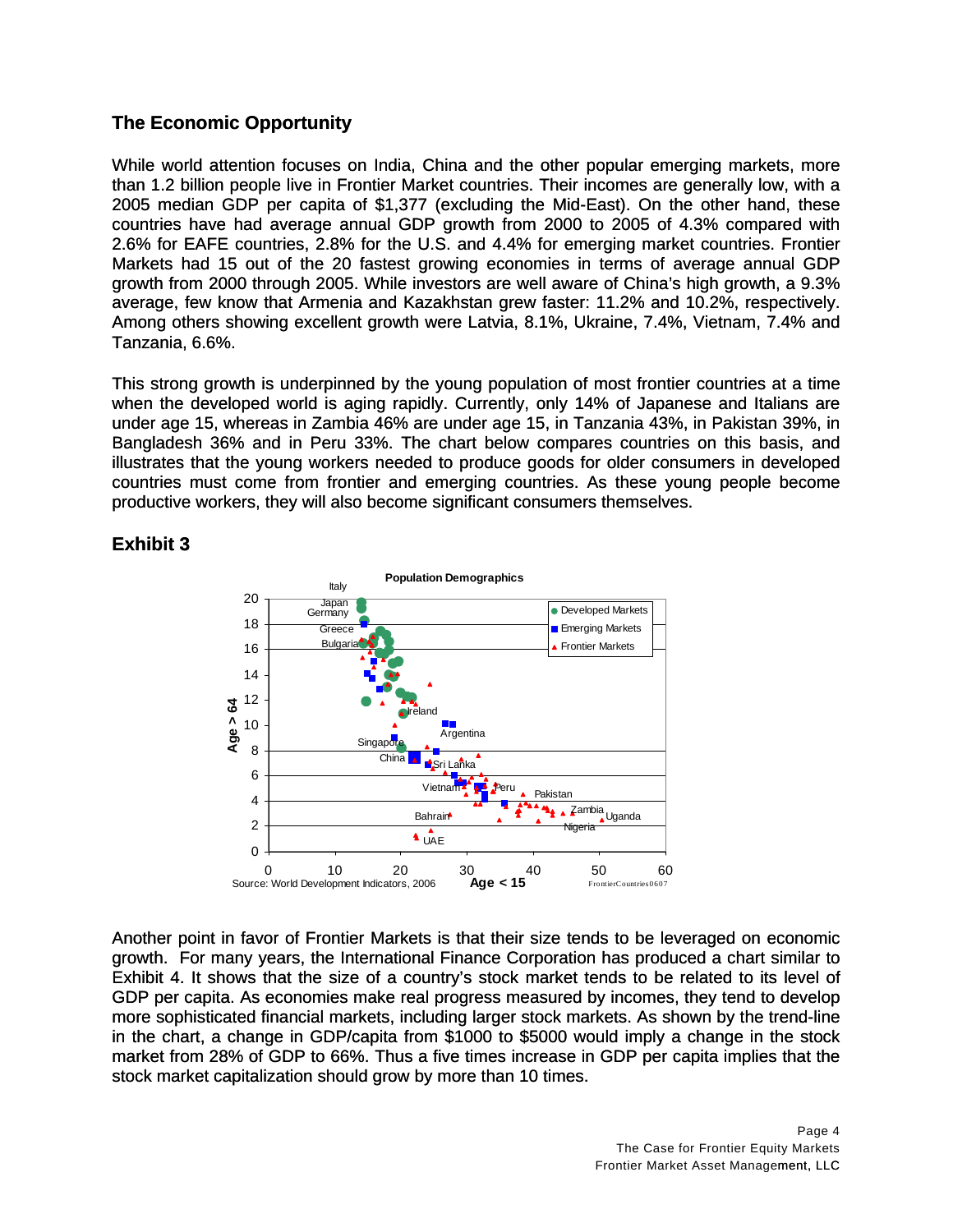

When considering the political performance of frontier countries, we look to the rankings of economic freedom, reported by The Heritage Foundation, http://www.heritage.org/research/features/index/countries.cfm, the 2005 Index of Economic Freedom measures each country in terms of its size of government, legal structure, access to sound money, trade freedom and regulations of credit, labor and business. The latest scores, for 2007, show frontier countries having an average rank of 61.2, not as good as developed countries at 76.3, but almost the same as emerging countries at 61.5. Moreover, the scores of frontier countries improved by 2.0 points since 2000 while emerging countries dropped by 0.8 points.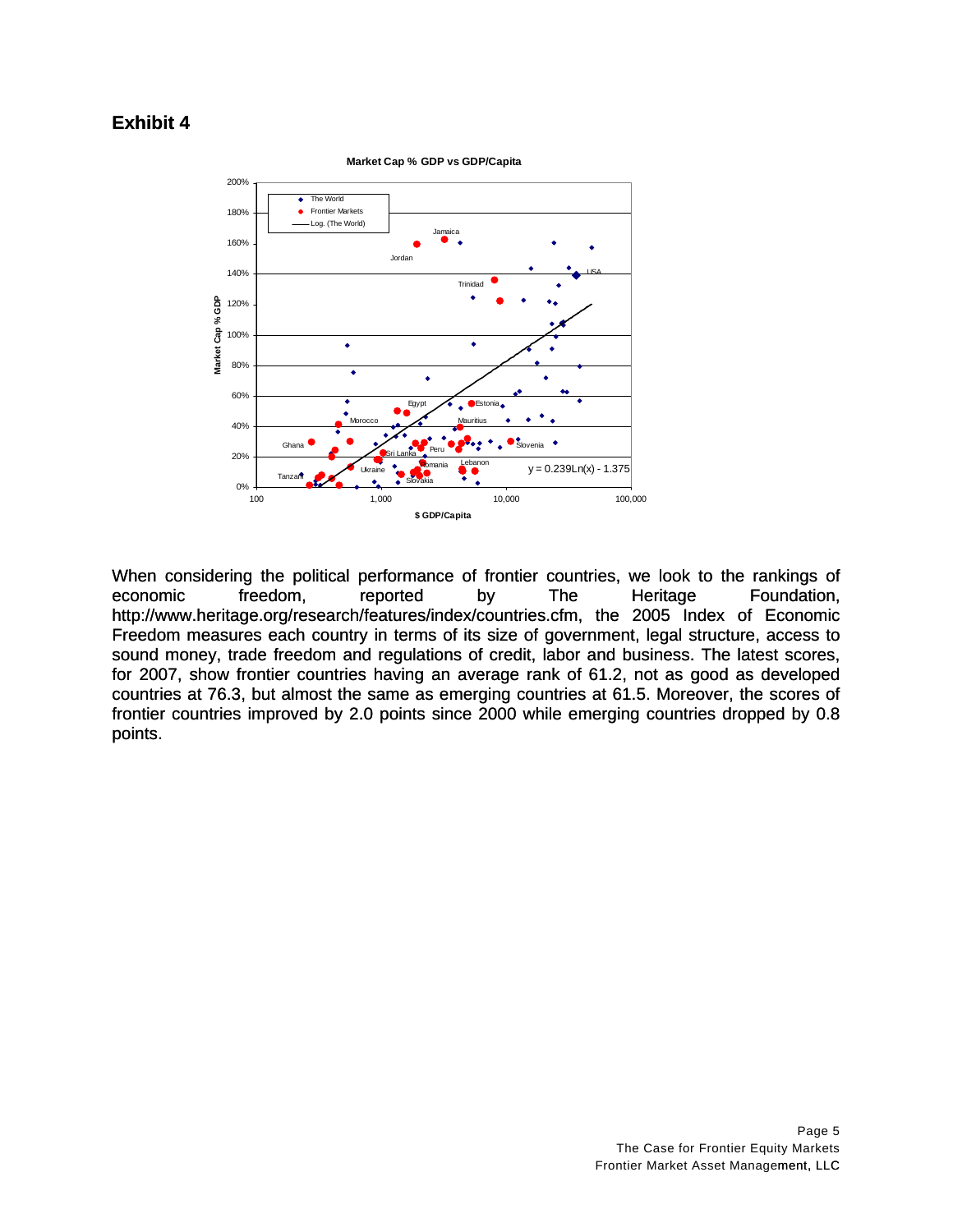

A related issue for Frontier Markets is the level of corruption. Here too, there have been good improvements. For this, we use the rankings of Transparence International, [www.transparency.org](http://www.transparency.org/). They use their own surveys as well as other sources to compile the Corruption Perceptions Index that gives highest scores to the best countries, such as Iceland and Finland, and the lowest to those where corruption is the worst, like Haiti. For Frontier Markets, they report an average 2005 score of 3.75, lower than developed countries, but close to the 3.90 average of emerging countries. Since 2000, the average score of frontier countries has improved by 3.9% versus a 3.4% improvement for developed countries and a 0.1% drop for emerging countries. A plot of countries shows that many frontier countries rank high, while more accepted markets like Argentina, Turkey, Brazil and Italy do not fare very well. As shown in the chart, 31 frontier countries rank higher than China, 36 are higher than India, and 51 are better than Russia. In considering the implications of these scores, it is also important to recognize that improvements in corruption from a low level can often lead to very rewarding returns.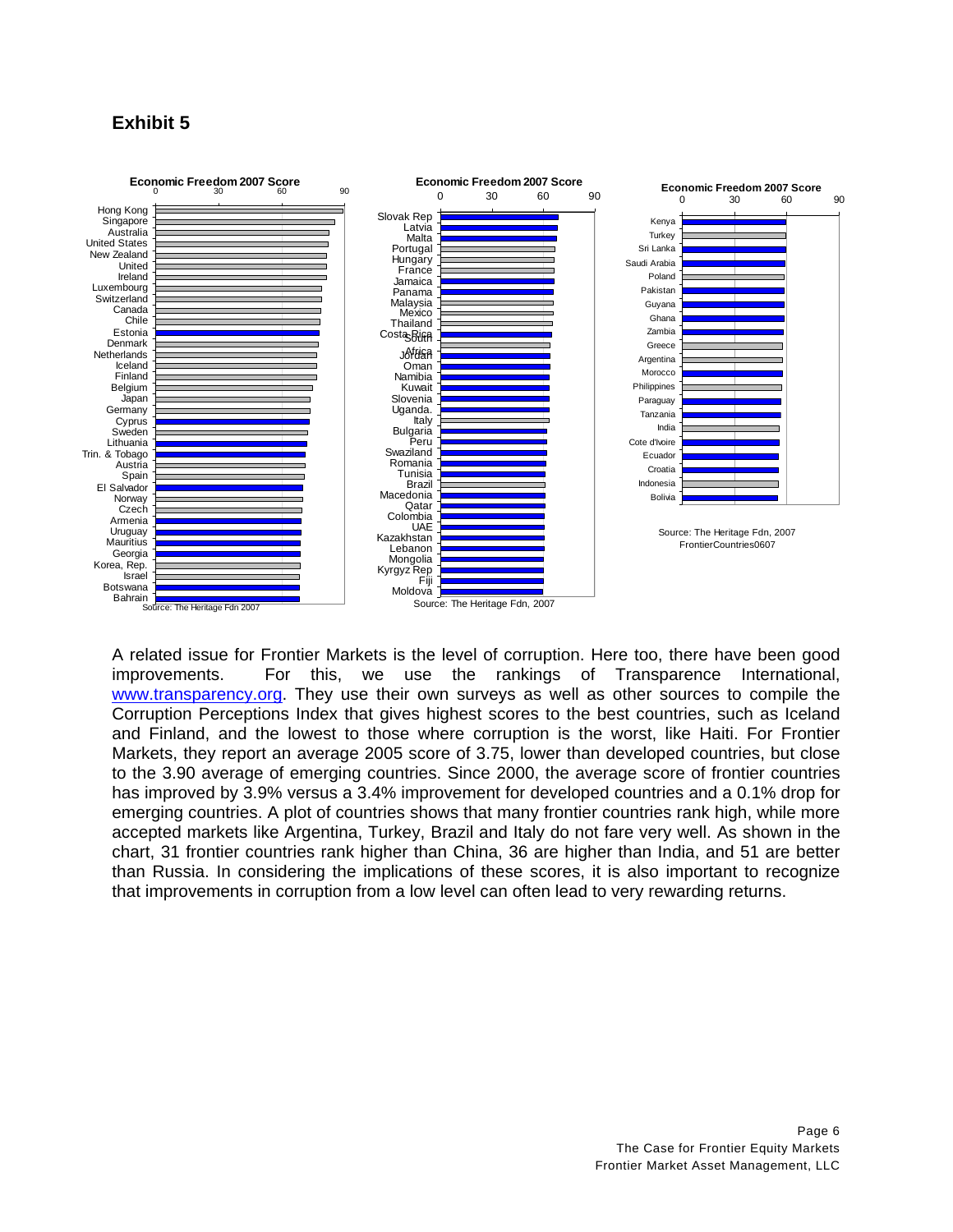

#### **Frontier Stock Market Returns**

Turning to financial performance, Standard & Poor's tracks 22 Frontier Markets in its S&P/IFC Frontier Markets Composite. The companies in this index had a total float of \$67 billion as of September 2007, and they represent a significant portion of the capitalizations of their individual markets. Results have been good, with a total return for the Composite of 307%% from December 1996 to December 2006, compared with 160% for the MSCI Emerging Market Index, 126% for MSCI EAFE and 175% for the S&P 500 Index.



Page 7 (1992) and the state of the state of the state of the state of the state of the state of the state of the state of the state of the state of the state of the state of the state of the state of the state of the state The Case for Frontier Equity Markets Frontier Market Asset Management, LLC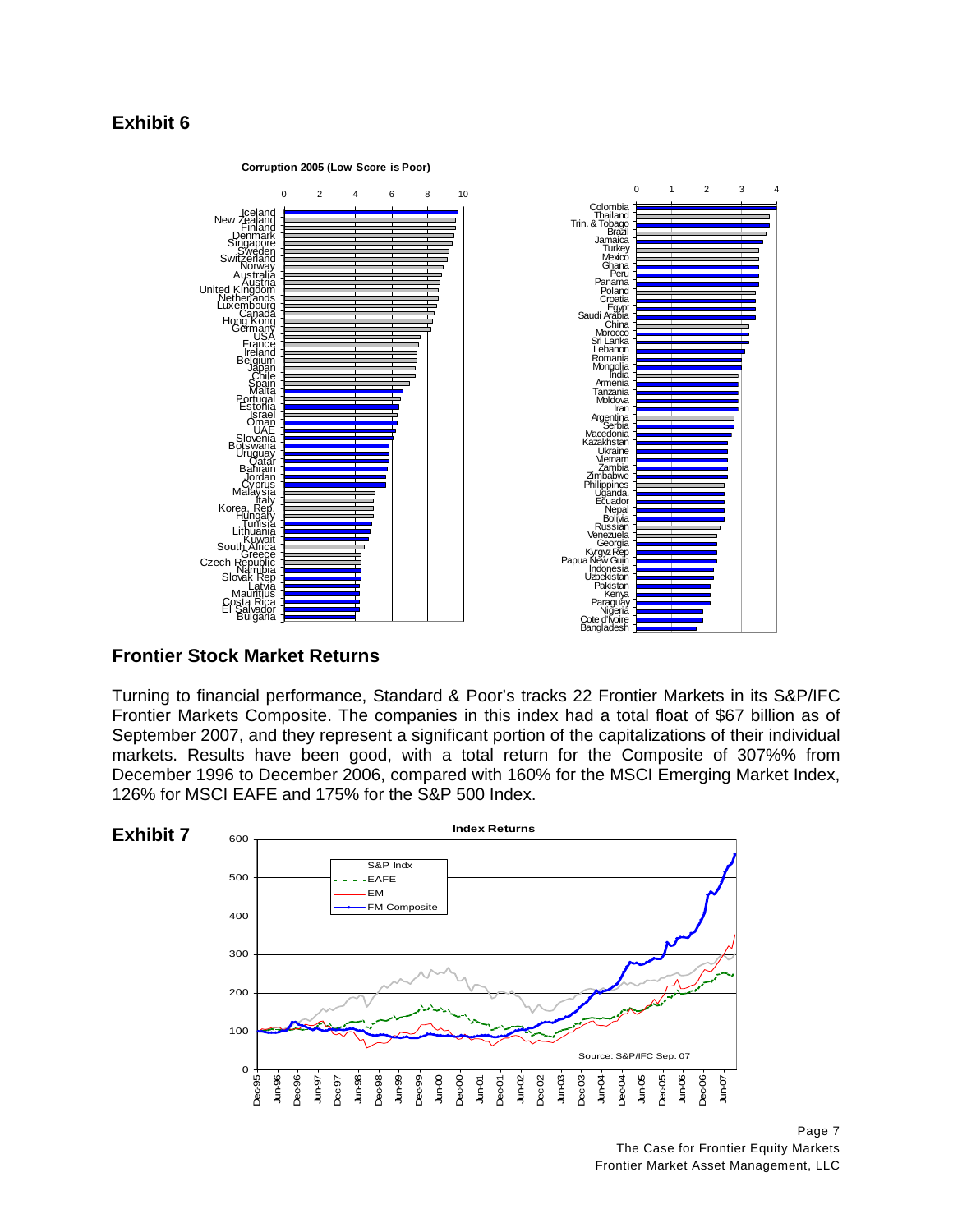Exhibit 8 illustrates the diversification benefits of Frontier Markets as well as their excellent overall results; the chart of relative returns of Frontier Markets versus Emerging Markets shows that they move quite independently.



# **Exhibit 8**

# **Correlations**

One of the challenges for investors in recent years has been the rising correlations among asset classes that have reduced diversification. The MSCI EAFE and Emerging Markets indexes had correlations of roughly 0.50 during the 1980s and early 1990s. These correlations, when squared, gave an r-squared of 0.25, implying that 25% of the movement in the S&P 500 would have been reflected in similar movement in these international indexes. Recently, however, the correlations have risen to 0.80 for EAFE and 0.75 for emerging markets, implying that today 64% of the movements in EAFE and 56% of the movements in emerging markets are tied to the U.S. market.

Meanwhile, Frontier Markets remain quite local in character, driven by their own internal economic and political dynamics. As a result, they have low correlations with the established markets and offer excellent diversification potential. As shown in exhibit 9, the correlation of the S&P/IFC Frontier Markets Composite with the S&P 500 Index is only 0.27, and it has been consistently low over time. Additionally, the correlation of Frontier Markets with Emerging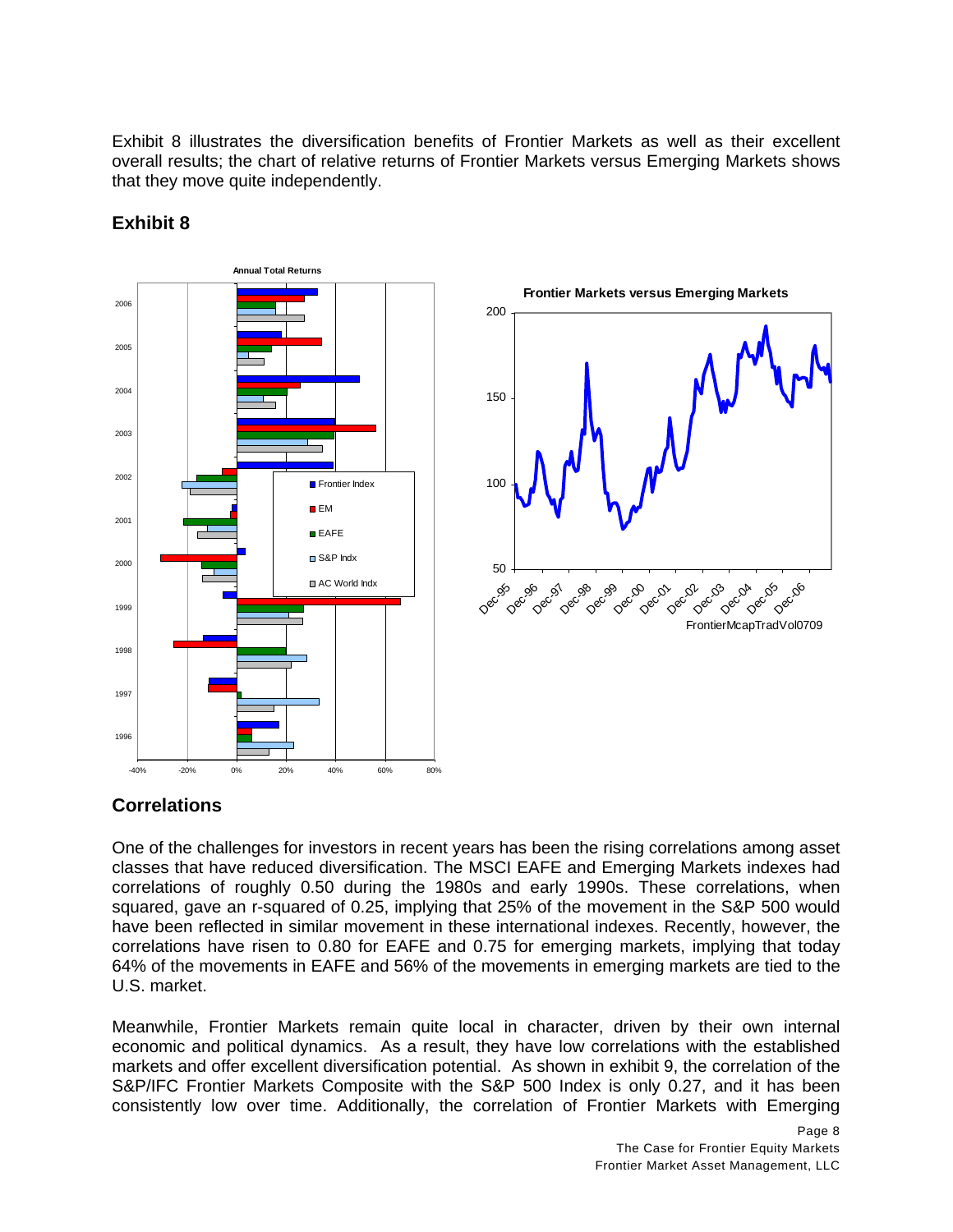Markets is only 0.37 and 0.27 with the Russell 2000.

# **Exhibit 9**



# **Standard Deviations**

Examining the volatility of Frontier Markets also yields interesting results. Admittedly, the volatility of individual Frontier Markets is high: For example, the Lebanon has an annualized standard deviation of monthly returns of 44% during 36 months, for Romania, 35%, and 33% for Slovak Republic. On the other hand, the correlation among these markets is extremely low. The table on the right in Exhibit 10 shows the correlation of some of the Frontier Markets with Bangladesh and with Botswana. The data show that Bangladesh definitely moves in its own ways and has an average correlation of 0.04 with the other countries in the S&P/IFC Composite. For Botswana, the average correlation with other Frontier Countries is low at 0.18. Interestingly, it is 0.62 with neighboring Namibia, yet it is only -0.38 with nearby Kenya.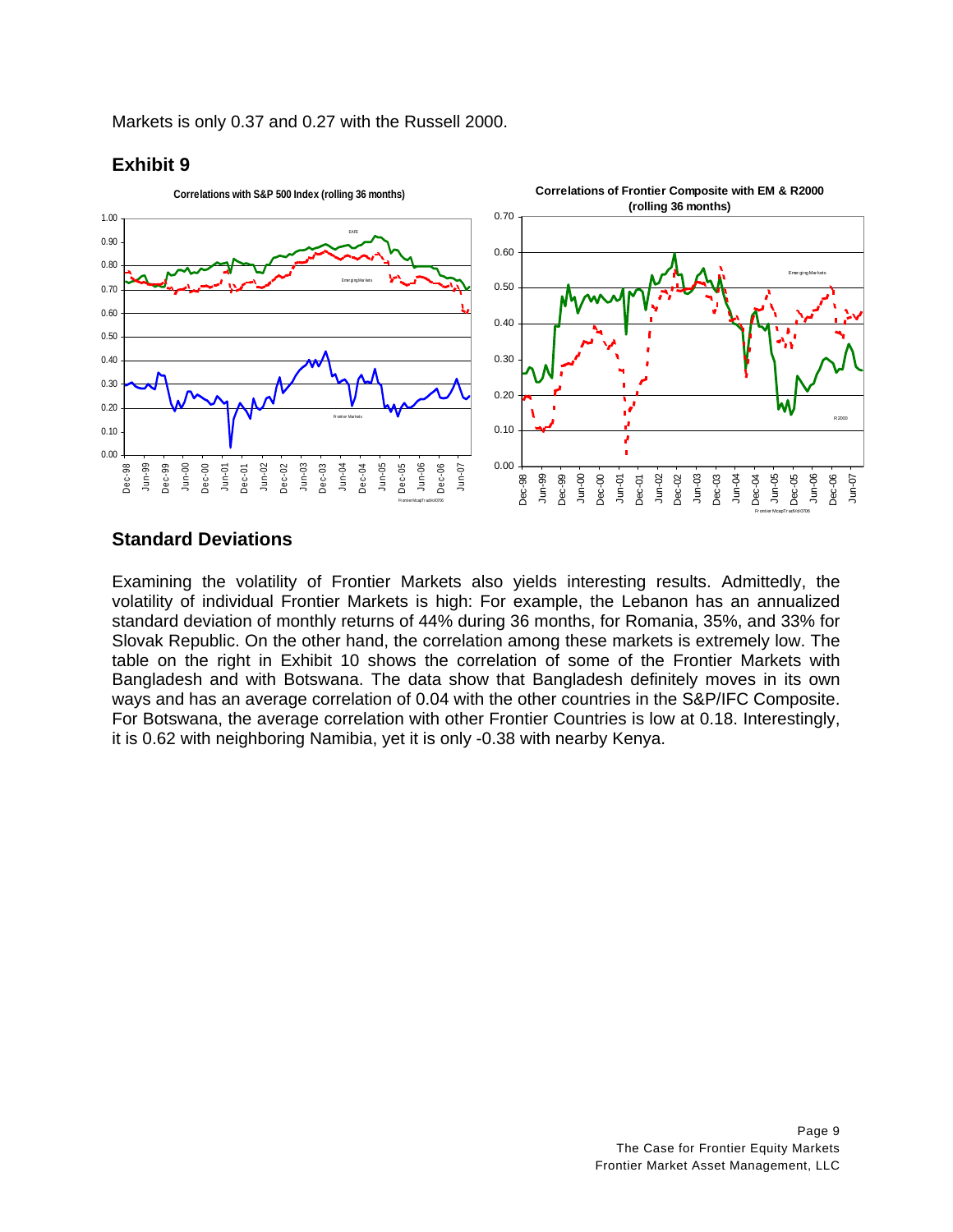

These low correlations result in a low overall volatility for the Composite of Frontier Markets as a whole despite high volatilities of individual markets within it. The overall standard deviation of the Frontier Composite is only 10.9% compared with 17.1% for the MSCI Emerging Market Index, 9.4% for MSCI EAFE and 7.5% for the S&P 500 Index. Thus, measured by standard deviation, the risk of Frontier Markets is 36% lower than that of the Emerging Markets Index.

#### **Exhibit 11**

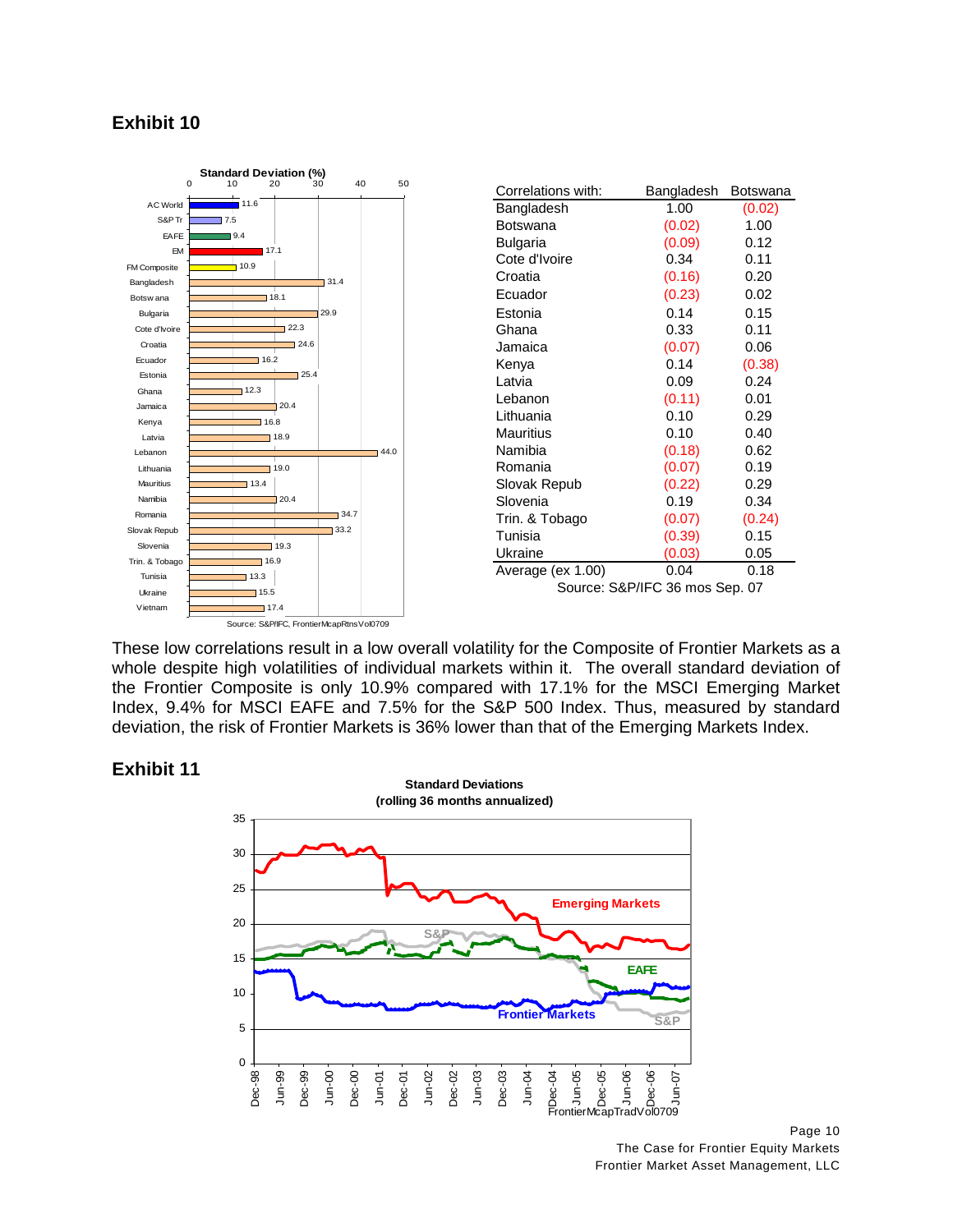# **Event Risk**

Another perspective on risk and diversification in Frontier Markets is provided by examining "event risk". We look at two difficult periods, shown in Exhibit 12: The terrorist attacks of September 11, 2001 and the oil price shock of the spring of 2006.

# **Exhibit 12**



The left panel illustrates the response of markets in September of 2001. During this disaster, the All Country World Index fell by 9.1%, the S&P 500 Index by 8.1%, the EAFE Index by 10.1% and Emerging Markets by 15.5%. Frontier Markets dropped only 3.3%. In the right panel, we look at the spring of 2006, when oil prices rose from \$60 to \$70 per barrel, up 28.6%. During this five month period, the All Country World Index rose by 2.2%, the S&P 500 Index by 0.4%, the EAFE Index by 5.3% and Emerging Markets fell by 2.2%. Frontier Markets actually rose, by a surprising 6.4%%. This does not imply that Frontier Markets will always provide a cushion in troubled times, but they have definitely had a low correlation with other world markets during times of trouble.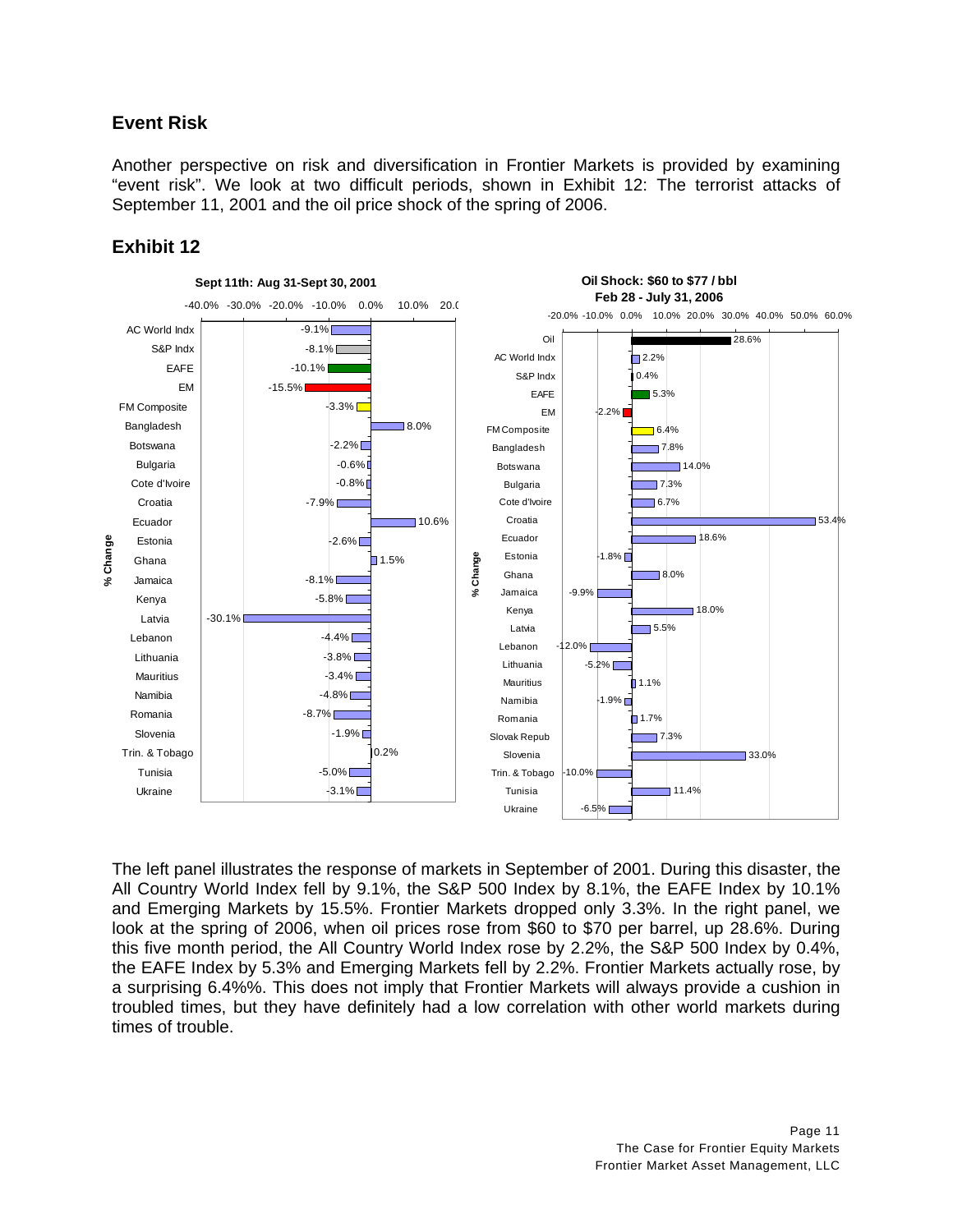# **Structural Risks**

While the financial statistics of Frontier Markets are attractive, they do mask many challenges at the implementation level.

Some of these are macro challenges, where sometimes the particular problems of individual countries can seem overwhelming: prosecution of politicians by the military government in Bangladesh, violence in Cote d'Ivoire, bullying of Lithuania and Ukraine by Russia, the AIDS catastrophe in Swaziland and the economic ruin brought on by kleptocrat "big men" rulers in Zimbabwe and Kazakhstan. Recently in one African country, the ruler's family spent the equivalent of a third of the country's education budget on one vacation house and three exotic cars. While careful analysis can help avoid the worst of these problems, the best opportunities can often arise out of seemingly insurmountable problems. As the old saying goes, "It's always darkest before the dawn". We believe the best answer to these challenges is to search for the best stocks and diversify the country risks.

At the micro level, there are challenges in security analysis. Simply getting annual reports can be difficult, and sometimes they are not even published for months after year-end. Once published, they may not be posted on the company's website (if there is one) for a year, and companies rarely respond to emailed requests for them. Once annual reports are obtained, they are often short and lacking in candid comments about the business outlook. The financial statements can be hard to interpret, including obscure accounting treatments and local terms such as "headline earnings" or "embedded value". In the case of initial public offerings, the planning and execution can be quite different from procedures in more developed markets: a recent road show for an African bank failed to provide the prospectus. Conference calls can be useful, but phone service to many Frontier Countries is poor and intermittent. And language barriers can exist even when both parties believe they are speaking English! Local company visits aren't easy either, given the challenges of local infrastructure and logistics.

Research reports can be hard to find as well, and their quality varies widely. Although there are more than 1200 analysts who have passed the Chartered Financial Analyst examinations in Frontier Countries, reports on local companies are too often simply just reports: brief and factual rather than analytical and insightful. Financial forecasts, they are frequently lacking… in Bangladesh, they are even forbidden. Ask a local broker about his or her market, and the first stocks you will hear about are the biggest, because they'd like you to do a large trade. Ask about their favorite stocks, and you'll hear about the three stocks that went up the most in the past year. Ask again and you may hear about an obscure name that is cheap but rarely trades. These challenges mean that market prices are often extremely inefficient, but it takes diligence and patience to find the most attractive buy candidates.

Then there are issues of market access. Opening a local account can require coping with sluggish bureaucracy and Byzantine regulations. There can be local limits on foreign purchases: For example, until recently only one stock in Tanzania was below the 60% foreign ownership limit. Placing orders presents challenges too, with close monitoring needed to prevent them from being "lost", executed in the wrong stock or executed with unexpectedly high currency conversion charges. Initial public offerings may favor local investors, sometimes practically excluding foreigners who nevertheless have their commitment funds tied up for months. And finally, commission costs can be as high as 200 basis points in Bulgaria, Cote d'Ivoire and Romania, 250 basis points in Zambia, 275 basis points in Nigeria and 300 basis points in Ghana and Montenegro.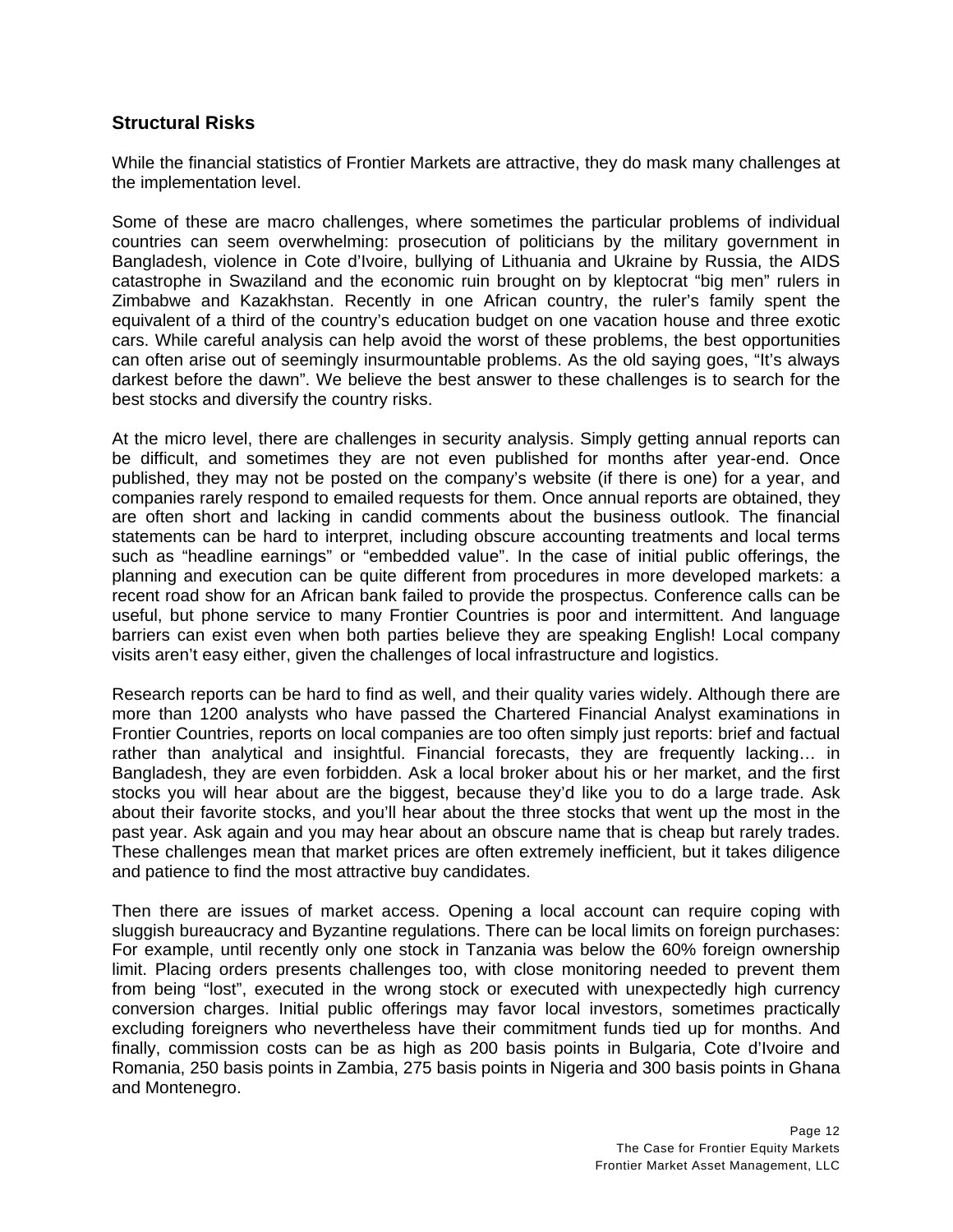Although liquidity is good for Frontier Markets as a whole, it is limited in many markets. Botswana, for example, trades only \$441.450 a day and has 4.9% annual turnover, while Vietnam trades \$25 million a day with annual turnover of 81.6%.

# **Exhibit 13**

|                  | \$Traded 12 mos | Daily volume | Annual   |
|------------------|-----------------|--------------|----------|
|                  | to 8/07 (mil)   | (\$)         | Turnover |
| Bangladesh       | \$1,172.8       | \$5,863,850  | 70.0%    |
| <b>Botswana</b>  | \$88.3          | \$441,450    | 4.9%     |
| <b>Bulgaria</b>  | \$3,305.8       | \$16,529,050 | 192.3%   |
| Cote d'Ivoire    | \$105.3         | \$526,300    | 3.1%     |
| Croatia          | \$1,191.2       | \$5,956,000  | 29.0%    |
| Ecuador          | \$275.0         | \$1,374,900  | 20.6%    |
| Estonia          | \$1,226.2       | \$6,131,000  | 95.5%    |
| Ghana            | \$43.9          | \$219,250    | 9.4%     |
| Jamaica          | \$192.6         | \$963,000    | 9.8%     |
| Kenya            | \$1,037.9       | \$5,189,600  | 32.4%    |
| Latvia           | \$122.2         | \$611,150    | 50.6%    |
| Lebanon          | \$508.0         | \$2,540,050  | 9.2%     |
| Lithuania        | \$2,227.6       | \$11,138,100 | 153.3%   |
| <b>Mauritius</b> | \$246.5         | \$1,232,250  | 9.2%     |
| Namibia          | \$8.4           | \$42,200     | 4.1%     |
| Romania          | \$1,633.7       | \$8,168,250  | 22.3%    |
| Slovak Repub     | \$20.9          | \$104,550    | 5.9%     |
| Slovenia         | \$1,531.1       | \$7,655,250  | 13.5%    |
| Trin. & Tobago   | \$245.8         | \$1,228,800  | 5.6%     |
| Tunisia          | \$398.7         | \$1,993,700  | 22.9%    |
| Ukraine          | \$499.0         | \$2,494,800  | 10.6%    |
| Vietnam          | \$4,936         | \$24,682,350 | 81.6%    |
|                  | \$21,017.2      | \$80,403,500 | 26.4%    |

All of this means that security analysis and portfolio construction must be based on care, diligence and a long-term perspective. As someone said, "We're looking for today's prices and tomorrow's liquidity". There are many risks in frontier markets, but they can be reduced substantially through diversification. As they develop, Frontier Markets will improve in terms of liquidity and transparency; but as they become more efficient, they will lose the low correlations with other markets and the low valuations that help to make them attractive today.

# **Conclusion**

While many investors still perceive frontier markets as being in decline, ravaged by wars, disease, famine and authoritarian governments, this view often reflects media reporting rather than reality. Many frontier countries have undergone a radical restructuring of their economies since the early 1990's, and their macroeconomic fundamentals are often sound and encouraging. Frequently, real per capita GDP is rising, inflation is low, currency exchange rates are becoming more stable, and corporate profits and return on investment are relatively high. Thus, from an economic standpoint frontier market countries are indeed emerging rather than stagnating. They are not formally recognized as emerging today, but with further progress it will